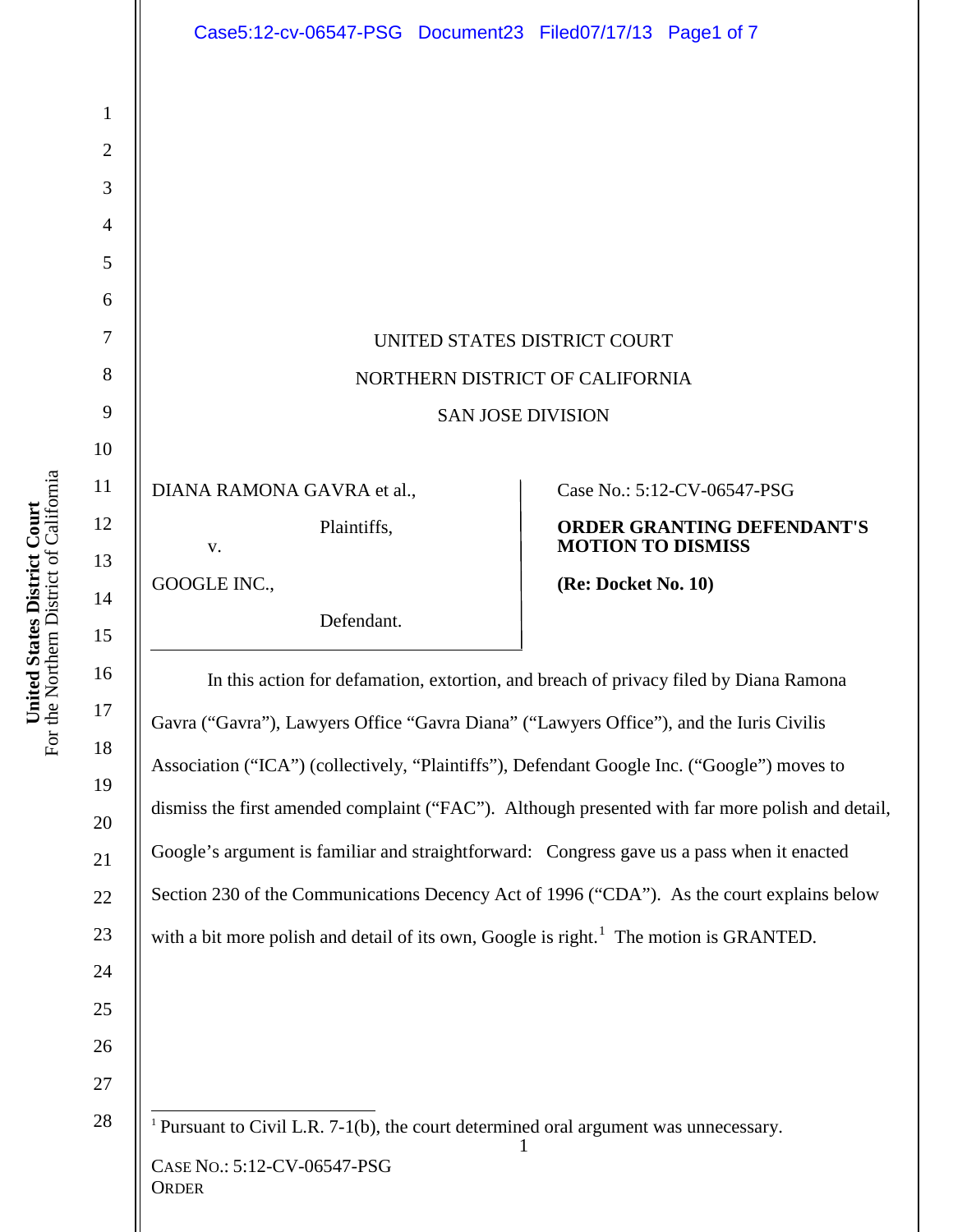#### **I. BACKGROUND**

Plaintiffs' claims against Google stem from the posting of unflattering videos by a former client of Gavra's, Tom Baran ("Baran"). Gavra, an attorney in Romania, represented Baran and his family, until the relationship soured after a dispute arose between client and counsel.<sup>2</sup> Baran then posted thirteen video clips on YouTube of "alleged injustices suffered by this family."<sup>3</sup> These videos accuse Gavra of adultery, fraud, and drug abuse, among other criminal and morally questionable activities. Plaintiffs allege that these videos are defamatory, that they contain private information, and that they have been used to blackmail and extort Plaintiffs.

Gavra emailed YouTube and Google to request removal of the videos.<sup>4</sup> Although it notified Baran of the complaint against him, YouTube declined to remove the videos itself because it was "unable to adjudicate the veracity of postings" and could not "identify a violation of [its] Privacy Guidelines."<sup>5</sup>

On February 24, 2012, Plaintiffs filed a "criminal offense complaint" in Romania against Baran and his new lawyer for attempted extortion.<sup>6</sup> In December, the Romanian Public Ministry indicted against them, but the matter has yet to be adjudicated.<sup>7</sup> On December 27, 2012, Plaintiffs filed this parallel suit against Google for invasion of privacy, defamation, and

United States District Court<br>For the Northern District of California For the Northern District of California **United States District Court** 15 16 17 18

1

2

3

4

5

6

7

8

9

10

11

12

13

<sup>2</sup> CASE NO.: 5:12-CV-06547-PSG **ORDER** 19 20 21 22 23 24 25 26 27 28 2 *See* Docket No. 9 at 8. As one astute commentator has observed, a surprising number of Section 230 cases involving lawyers proceeding pro se. *See*  http://blog.ericgoldman.org/archives/2013/01/section 230 sti.htm (last visited July 17, 2013) (citing *Klayman v. Zuckerberg*, Case No. 11-874 RBW, 2012 WL 6725588 (D.D.C. Dec. 28, 2012)). <sup>3</sup> *Id.* at 9. <sup>4</sup> *See id.* at 17. <sup>5</sup> *See Id.*, Ex. A. at 2-3, 5. <sup>6</sup> *See Id.* at 12, Ex. B at 1. <sup>7</sup> *See* Docket No. 22-1.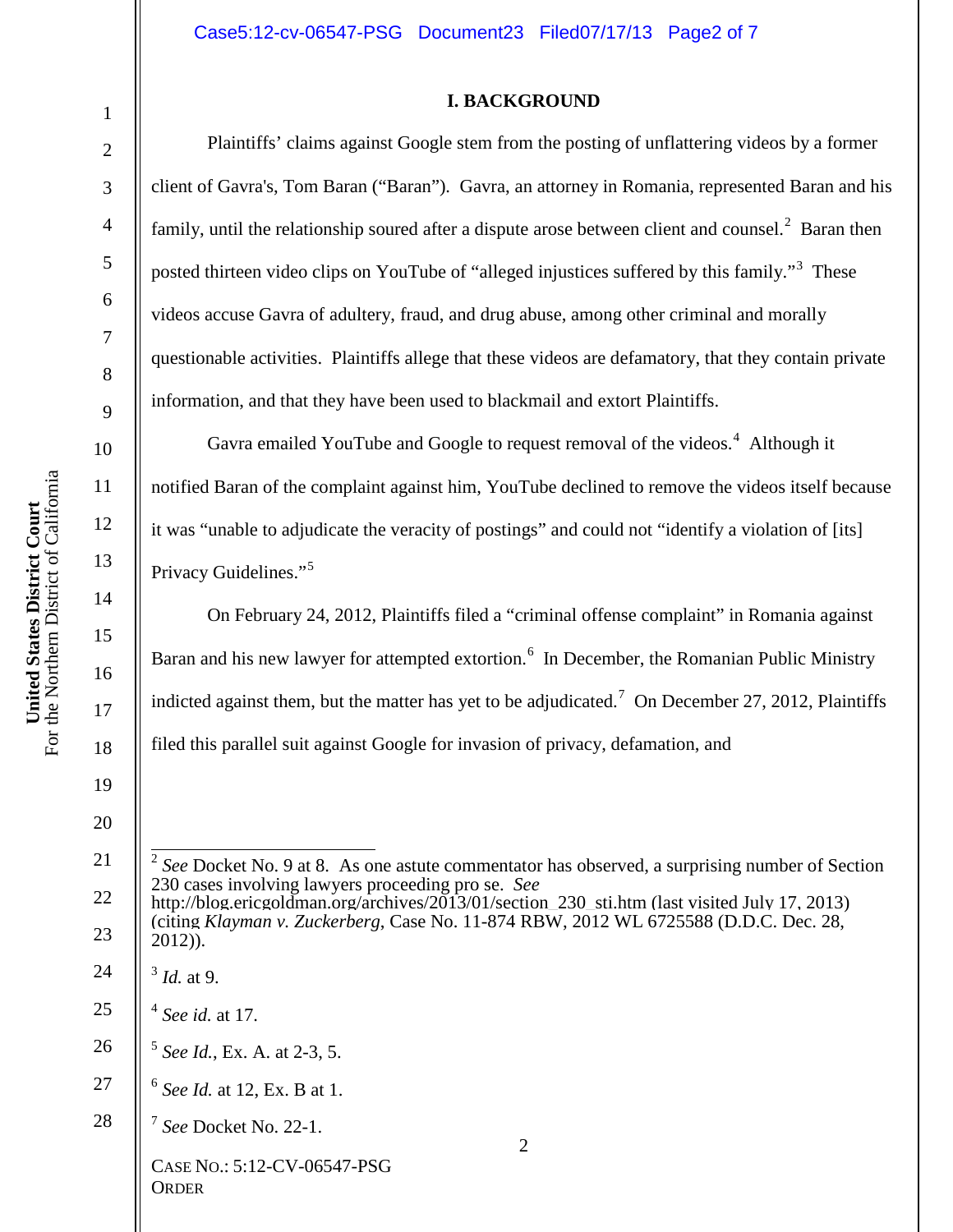### Case5:12-cv-06547-PSG Document23 Filed07/17/13 Page3 of 7

"blackmail/extortion," arising from Google's continuing distribution of the videos even after Gavra provided notice. $^{8}$  Plaintiffs filed an amended complaint on February 19, 2013.<sup>9</sup>

#### **II. LEGAL STANDARDS**

A complaint may be dismissed under Rule 12(b)(6) "where the complaint lacks a cognizable legal theory or sufficient facts to support a cognizable legal theory."10 The court must generally accept as true all "well-pleaded factual allegations,"<sup>11</sup> and must construe the alleged facts in the light most favorable to the plaintiff.<sup>12</sup> But any factual allegations "must be enough to raise a right to relief above the speculative level" such that the claim "is plausible on its face."13 Thus, a complaint should only be dismissed where it "appears beyond doubt the plaintiff can prove no set of facts in support of his claim that would entitle him to relief."<sup>14</sup>

Leave to amend shall be freely given when justice so requires.<sup>15</sup> But a motion for leave to amend may be denied if it would be futile or legally insufficient.<sup>16</sup> A proposed amendment is futile if no set of facts can be proved under the amendment to the pleadings that would constitute a valid and sufficient claim or defense.<sup>17</sup>

- *See* Docket No. 1.
- *See* Docket No. 9.
- *Mendiondo v. Centinela Hosp. Med. Ctr.*, 521 F.3d 1097, 1104 (9th Cir. 2008).
- *Ashcroft v. Iqbal*, 566 U.S. 662, 664 (2009).
- *See Love v. United States*, 915 F.2d 1242, 1245 (9th Cir. 1988).
	- *Bell Atlantic Corp. v. Twombly*, 550 U.S. 544, 556-57 (2007).
- *Clegg v. Cult of Awareness Network*, 18 F.3d 752, 754 (9th Cir. 1994).
	- Fed R. Civ. P. 15(a).
- *See Miller v. Rykoff-Sexton, Inc.*, 845 F.2d 209, 214 (9th Cir. 1988).
- *See id.*

CASE NO.: 5:12-CV-06547-PSG **ORDER** 

 $\overline{a}$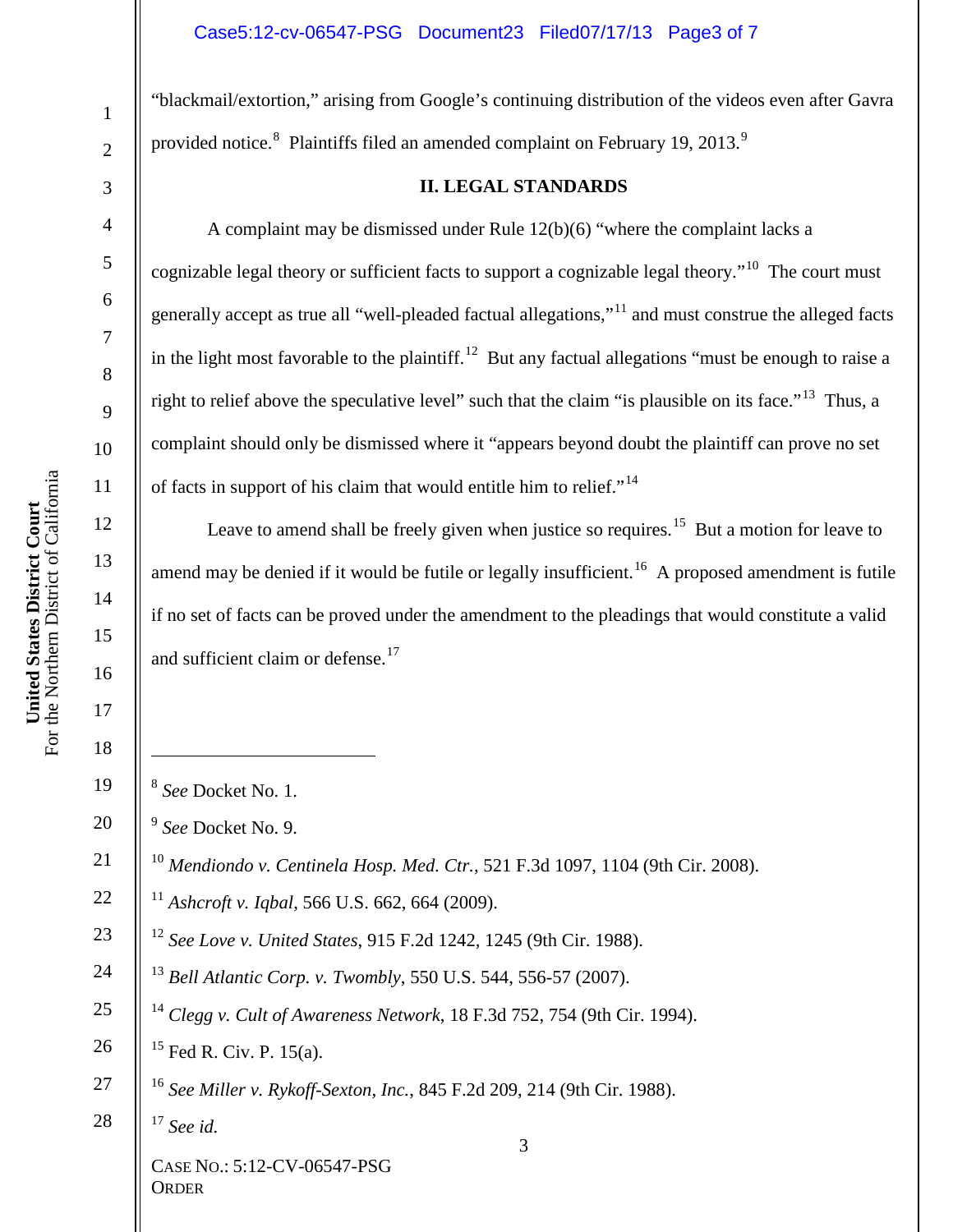### **III. DISCUSSION**

Section  $230(c)(1)$  of the CDA states that "[n]o provider or user of an interactive computer

3 service shall be treated as a publisher or speaker of any information provided by another content 4 5 6 7 8 9 10 United States District Court<br>the Northern District of California For the Northern District of California 11 **United States District Court** 12 13 14 15 16 17  $For$ 

18

19

20

21

22

23

24

25

26

27

28

1

2

4 CASE NO.: 5:12-CV-06547-PSG **ORDER** provider."<sup>18</sup> The CDA "provide<sup>[5]</sup> a robust immunity for internet service providers and websites, with courts adopting a relatively expansive definition of 'interactive computer service' and a relatively restrictive definition of 'information content provider.'"19 A website is liable for the unlawful content of online material only if the website contributes "materially . . . to its alleged unlawfulness."<sup>20</sup> Merely providing third parties with neutral tools to create web content, even if the website knows those parties are using the tools to create illegal content, does not create liability, nor does refraining from removing objectionable content, despite receiving notice.  $2<sup>1</sup>$ Recognizing that their claims stand or fall on Google's status as a publisher,  $^{22}$  Plaintiffs first argue that publication does not encompass the action challenged here: Google's failure to remove the video even after notice.<sup>23</sup> Because the factual basis of their cause of action is failure to remove and not publication, Plaintiffs argue, the CDA does not apply and Google nevertheless may be held liable.<sup>24</sup> But in *Barnes v. Yahoo!, Inc.*, the Ninth Circuit disposed of this very argument. There, the plaintiff sued Yahoo! for failing to remove salacious pictures of her posted, without her  $18\,47\,$  U.S.C. § 230(c)(1). <sup>19</sup> *Goddard v. Google Inc.*, 640 F. Supp. 2d 1193, 1196 (N.D. Cal. 2009) (internal quotations omitted) (quoting *Carafano v. Metrosplash.com, Inc.*, 339 F.3d 1119, 1123 (9th Cir. 2003)). <sup>20</sup> *Fair Housing Council of San Fernando Valley v. Roommates.com, LLC*, 521 F.3d 1157, 1167 (9th Cir. 2008) (en banc). <sup>21</sup> *See Barnes v. Yahoo!, Inc.*, 570 F.3d 1096, 1101 (9th Cir. 2009); *Roommates*, 521 F.3d at 1169 n.4; *Zeran v. Am. Online, Inc.*, 129 F.3d 327, 333 (4th Cir. 1997).  $22$  Because it is undisputed that Baran created the videos in question without any material help from Google, Google is not an "information content provider" and so may not be excluded from the CDA's protection on these grounds. <sup>23</sup> *See* Docket No. 14 at 4-5.  $^{24}$  Plaintiffs' claims are "alleged" because, even if they could establish a legal basis for liability, Plaintiffs have yet to prove actual defamation or extortion; all they have is an indictment.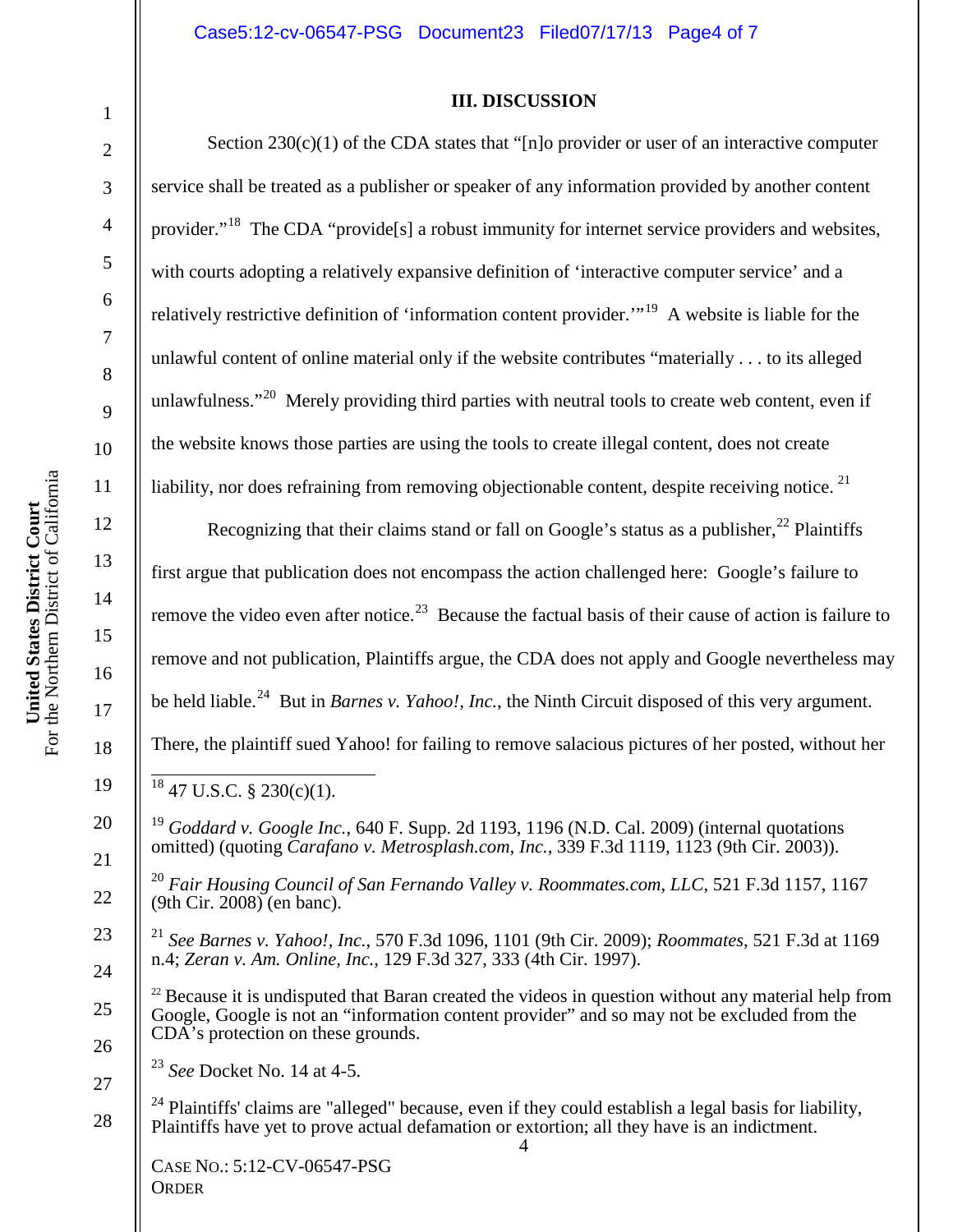### Case5:12-cv-06547-PSG Document23 Filed07/17/13 Page5 of 7

consent, by an ex-boyfriend on a Yahoo! website.<sup>25</sup> In considering the plaintiff's negligence claim, the court found that the duty Yahoo! was alleged to have breached plainly derived from its activity as a publisher—Yahoo! had allegedly taken steps and then "negligently" failed to de-publish the offending content—and that the CDA provided blanket immunity.<sup>26</sup> The court held that deciding "whether to publish, withdraw, postpone or alter content" is exactly the type of conduct that publishers engage in,<sup>27</sup> and the plaintiff could not circumvent Section 230(c) protections by simply renaming her theory of liability "negligence" instead of "publication."<sup>28</sup> Plaintiffs here similarly claim that Google owes a duty of care requiring it to remove videos from its website that, by their content, cause foreseeable harm. But this duty exists only if the court treats Google as a publisher of the content on its websites. *Barnes* and the CDA explicitly prohibit imposing liability for such actions. 29

Undaunted, Plaintiffs next argue that they are suing Google as a distributor, not as a publisher, and that the CDA protects only the latter. The distinction between a distributor and a publisher arises from common law defamation and was addressed within the context of the CDA by the Fourth Circuit in *Zeran v. America Online, Inc.*<sup>30</sup> The court in *Zeran* concluded that the terms "distributor" and "publisher" imply only "that different standards of liability may be applied

22  $25$  570 F.3d at 1098-99.

<sup>28</sup> *See Barnes*, 570 F.3d at 1102-03.

5 <sup>29</sup> In *Barnes*, Yahoo! may have at least assumed the duties of a publisher by promising the plaintiff that it would remove the videos. Google has taken no such affirmative steps here.  $30$  129 F.3d 327.

CASE NO.: 5:12-CV-06547-PSG **ORDER** 

1

2

3

4

5

6

7

8

9

10

11

12

13

14

15

16

17

18

19

20

21

 $\overline{a}$ 

26

27

<sup>23</sup> <sup>26</sup> *See id.* at 1102-03.

<sup>24</sup> 25 <sup>27</sup> *Batzel v. Smith*, 333 F.3d 1018, 1031 n.18 (9th Cir. 2003) (quoting *Zeran*, 129 F.3d at 332); *see also Barnes*, 570 F.3d at 1101 (9th Cir. 2009) (refusing to find liability for failing to remove objectionable content).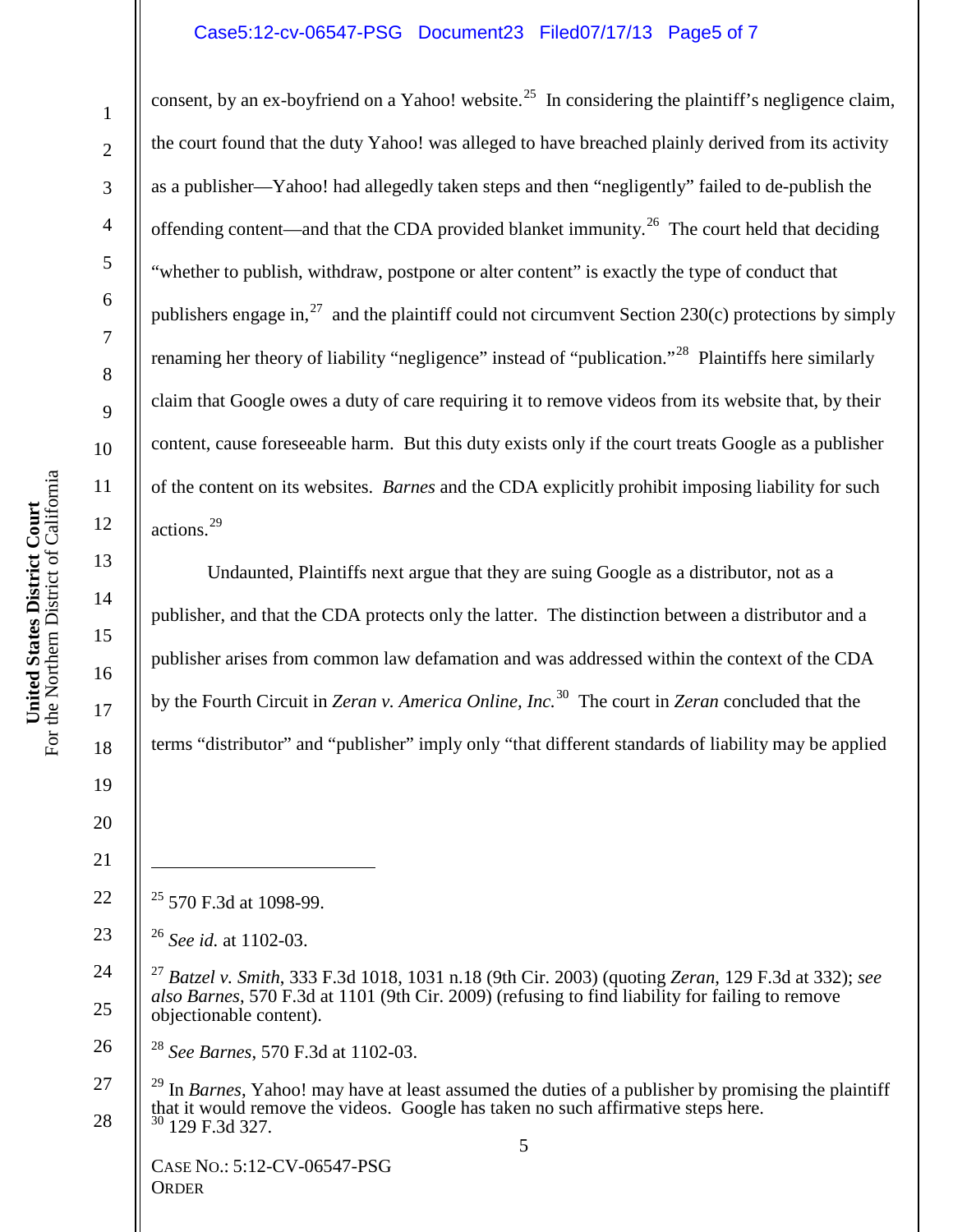### Case5:12-cv-06547-PSG Document23 Filed07/17/13 Page6 of 7

*within* the larger publisher category" and so distributors are still publishers for the purposes of Section  $230.<sup>31</sup>$  It then affirmed the motion to dismiss.

Plaintiffs implore the court to ignore the *Zeran* precedent, to distinguish between publishers and distributors, and to thus deprive Google of Section 230 coverage. Even if the court were so inclined, this argument is unavailing, however, because the Ninth Circuit has already provided a different formula for addressing the scope of Section 230 immunity that still precludes Plaintiffs' claims.<sup>32</sup> Unlike the Fourth Circuit, which implicitly relied on defamation common law to interpret Section 230, the Ninth Circuit instead directs courts to look to "whether the cause of action inherently requires the court to treat the defendant as the 'publisher or speaker' of content provided by another."<sup>33</sup> Publication includes "reviewing, editing, and deciding whether to publish or withdraw from publication third-party content."<sup>34</sup> In so doing, the Ninth Circuit has observed that, although the CDA was influenced by defamation common law, "a law's scope often differs from its genesis<sup>35</sup> and the common law distinction between a publisher and a distributor "has little" to do with the meaning of the statutory language."<sup>36</sup> The Ninth Circuit opined that Section 230 does not mention and is not limited by defamation common law, and has even applied Section 230 to cases in which no defamation claim was stated.<sup>37</sup> What matters is not the name of the cause of

<sup>31</sup> *Zeran*, 129 F.3d at 332 (emphasis original).

<sup>34</sup> *Id*.

 $\overline{a}$ 

<sup>36</sup> *Barnes*, 570 F.3d at 1104.

<sup>37</sup> *See Fair Housing Council of San Fernando Valley v. Roommates.com, LLC*, 521 F.3d 1157 (9th Cir. 2008) (en banc).

CASE NO.: 5:12-CV-06547-PSG **ORDER** 

1

2

3

4

5

6

7

8

9

10

11

12

13

14

15

16

17

18

19

20

21

24

25

26

27

<sup>22</sup>  $32$  The Ninth Circuit has noted, however, that "every court to reach the issue has decided Congress" intended to immunize both distributors and publishers." *Batzel v. Smith*, 333 F.3d 1018, 1027 n.10 (9th Cir. 2003).

<sup>23</sup> <sup>33</sup> *Barnes*, 570 F.3d at 1102.

<sup>35</sup> *Barnes*, 570 F.3d at 1101 (quoting Chicago Lawyers' Comm. for Civil Rights Under Law, Inc. v. Craigslist, Inc., 519 F.3d 666, 671 (7th Cir. 2008)).